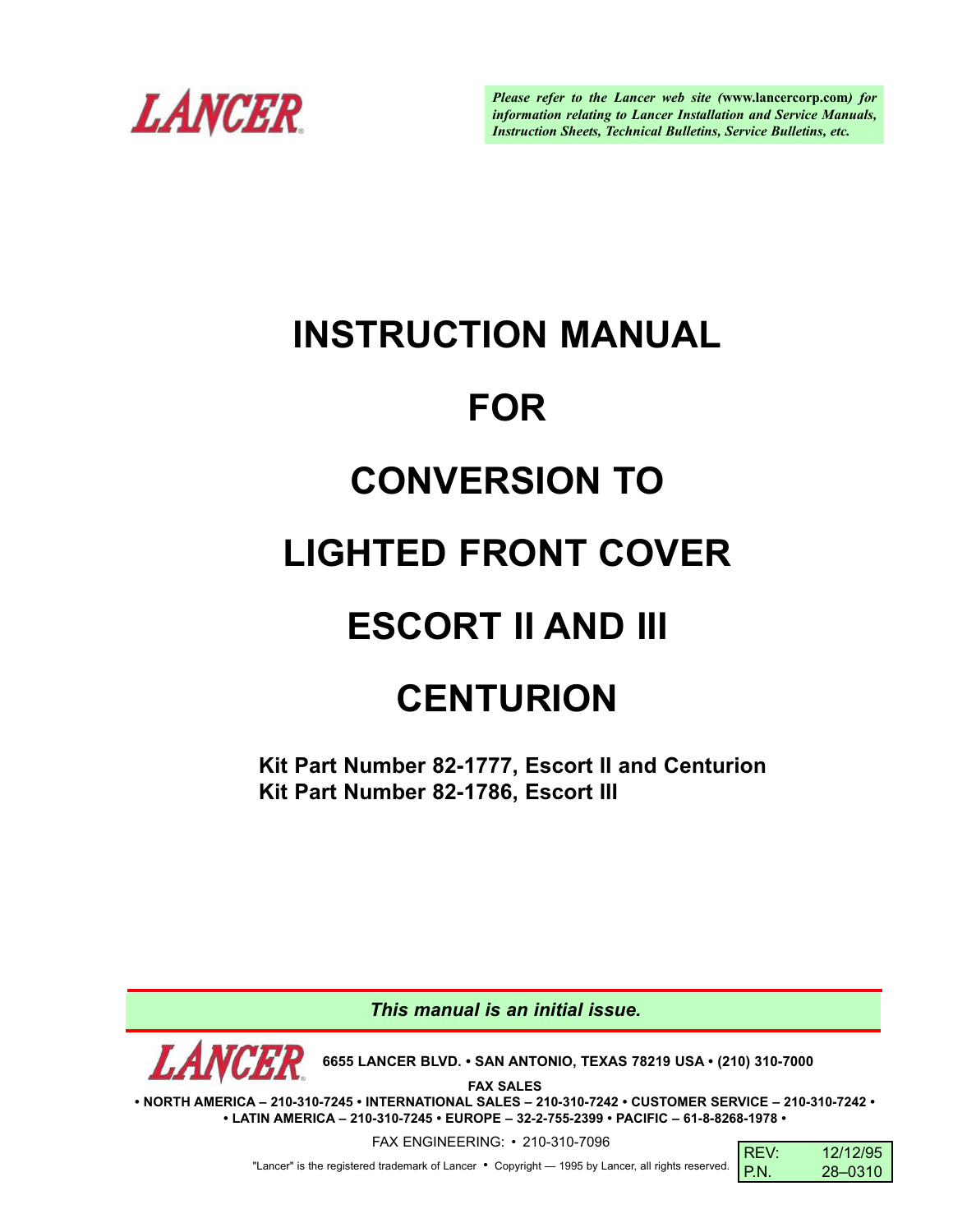# *NOTES*



*Please refer to the Lancer web site (***www.lancercorp.com***) for information relating to Lancer Installation and Service Manuals, Instruction Sheets, Technical Bulletins, Service Bulletins, etc.*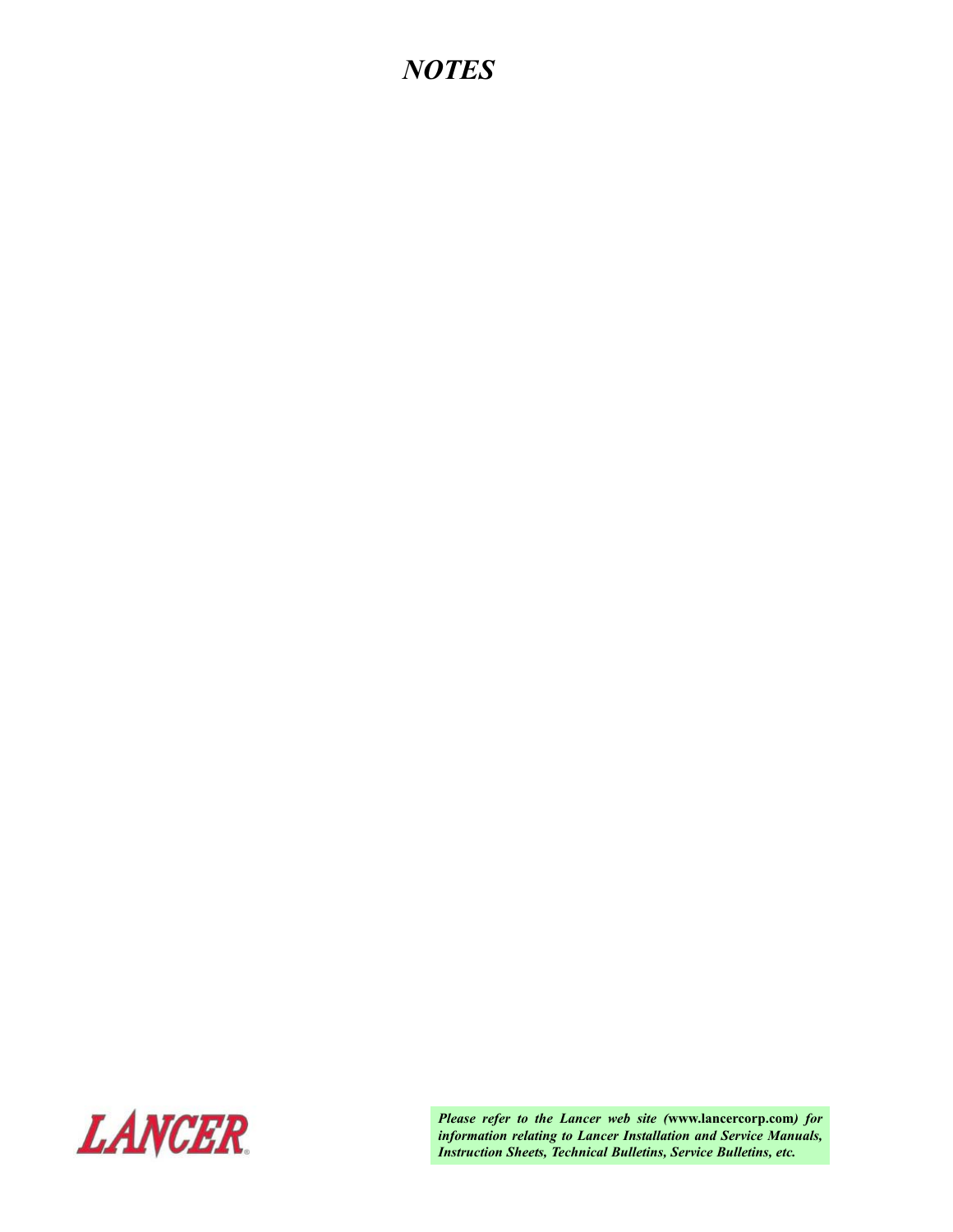# **TABLE OF CONTENTS**

| 6.2 |  |
|-----|--|

# **1. GENERAL DESCRIPTION**

The lighted front cover provides a lighted advertisement option on the front of all Escort and Centurion units.

# **2. CONVERSION KIT COMPONENTS LIST**

One kit will be needed for each unit to be converted. The kit part numbers are:

82-1777 Escort II & Centurion models 82-1786 Escort III

# **3. CONVERSION INSTRUCTIONS**

- **3.1** Turn the key to the "OFF" position, and unplug unit.
- **3.2** Remove both lids from the top of unit, and remove check valves from tubing. Take the concentrate containers out of unit and refrigerate
- **3.3** Loosen the two thumb screws securing front cover, and detach front cover from unit.
- **3.4** Loosen six (6) screws (at front and at back of unit) to top cover; do not remove screws from unit. After loosening screws, lift top cover off.
- **3.5** Disconnect agitator deck wire harness assembly. Remove screws that secure deck to the unit and lift out of unit.
- **3.6** Place transformer (PN 25-0060) on deck on the opposite corner from the Ranco. Mark the hole locations on the transformer base. Center punch the locations, and drill a 1/8 inch (3.175 mm) hole. Secure transformer onto deck with screws (PN 04-0061).
- **3.7** Connect wiring harness from the conversion kit (PN 52-1560) to the line side of the transformer, and connect the female/male connectors to the disconnected harness of the agitator deck (see Section 6.1).
- **3.8** Replace agitator deck and secure. Plug deck into unit.
- **3.9** On the top cover, center punch a mark in the center of the recess, and then drill a 7/16 inch (11.112 mm) hole (See Figure 1). Insert the spade connections of the harness (PN 52-1695) through the hole. Lay the wiring harness on the tank to the left side of the concentrate area, and connect the harness to the load side of the transformer (See Section 6.1). Replace the top cover and ensure that the wiring harness extends 4 inches (10.16 cm) from the front of the top cover. Tighten screws at the front and the rear of the unit to secure the top cover.
- **3.10** Attach the lighted front cover assembly (PN 82-1778 for ESC II; PN 82-1782 for ESC III) to top cover using the two thumb screws. Flip front cover to the open position and connect the two wiring harnesses together. Close front cover unit.
- **3.11** Replace concentrate containers and both lids to the top of the unit.
- **3.12** Remove the splash plate from the unit. Place the cleaning instruction label (PN 06-0123/01), from the conversion kit, on the back of the splash plate.
- **3.13** Replace any portion control or Sodar operating instructions on the front cover (new labels are included in kit).
- **3.14** Plug unit back into wall, and turn key to the "ON" position.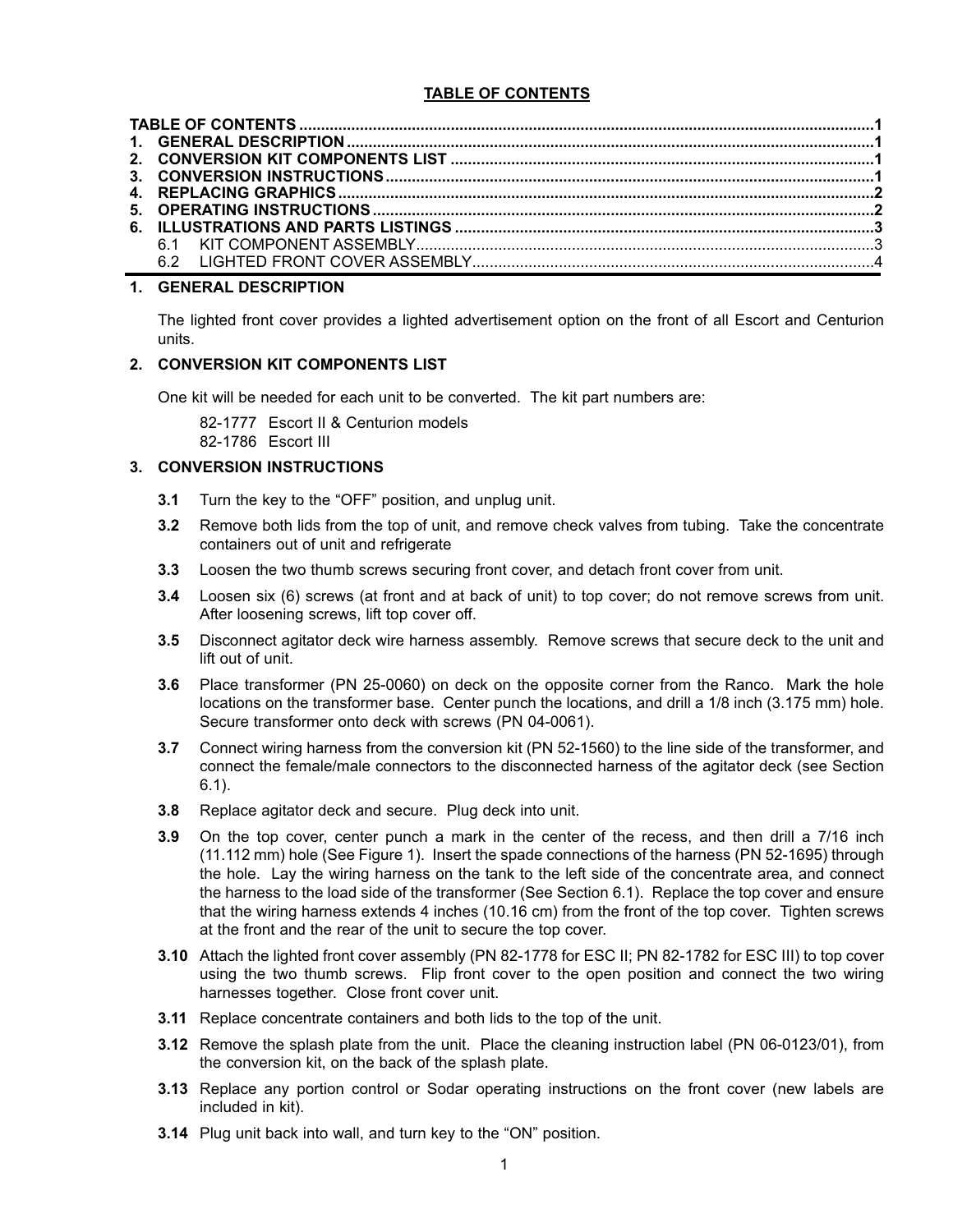

**Figure 1**

# **4. REPLACING GRAPHICS**

- **4.1** Turn the key to the "OFF" position, turn switch on inside of front cover to the "OFF" position, and unplug unit.
- **4.2** Open front cover and push the clear clips (protruding from the reflector) into the slots in the reflector. Return cover to the closed position.
- **4.3** Lean the outer lens (PN 05-1164) back far enough so that it can be removed from the front cover. Remove clear backing and remove old graphics. Insert new graphics into recess of lens, and replace backing sheet.
- **4.4** With lens horizontal, insert tabs into bottom of front cover and rotate lens to an upright position. Push lens in, until lens is flush with front cover and until the lens snaps into place. Be sure that the lens is properly seated.
- **4.5** Plug in the unit, open front cover and turn switch on the inside of the cover to the "ON" position.
- **4.6** Turn the key to the "ON" position, and return front cover to the closed position.

# **5. OPERATING INSTRUCTIONS**

Plug unit in. If graphics does not light up, open front cover, and turn switch to the "ON" position.

# **NOTE:**

The key does not turn off the lighted front graphics. Graphics are controlled by the switch located on the inside of the front cover.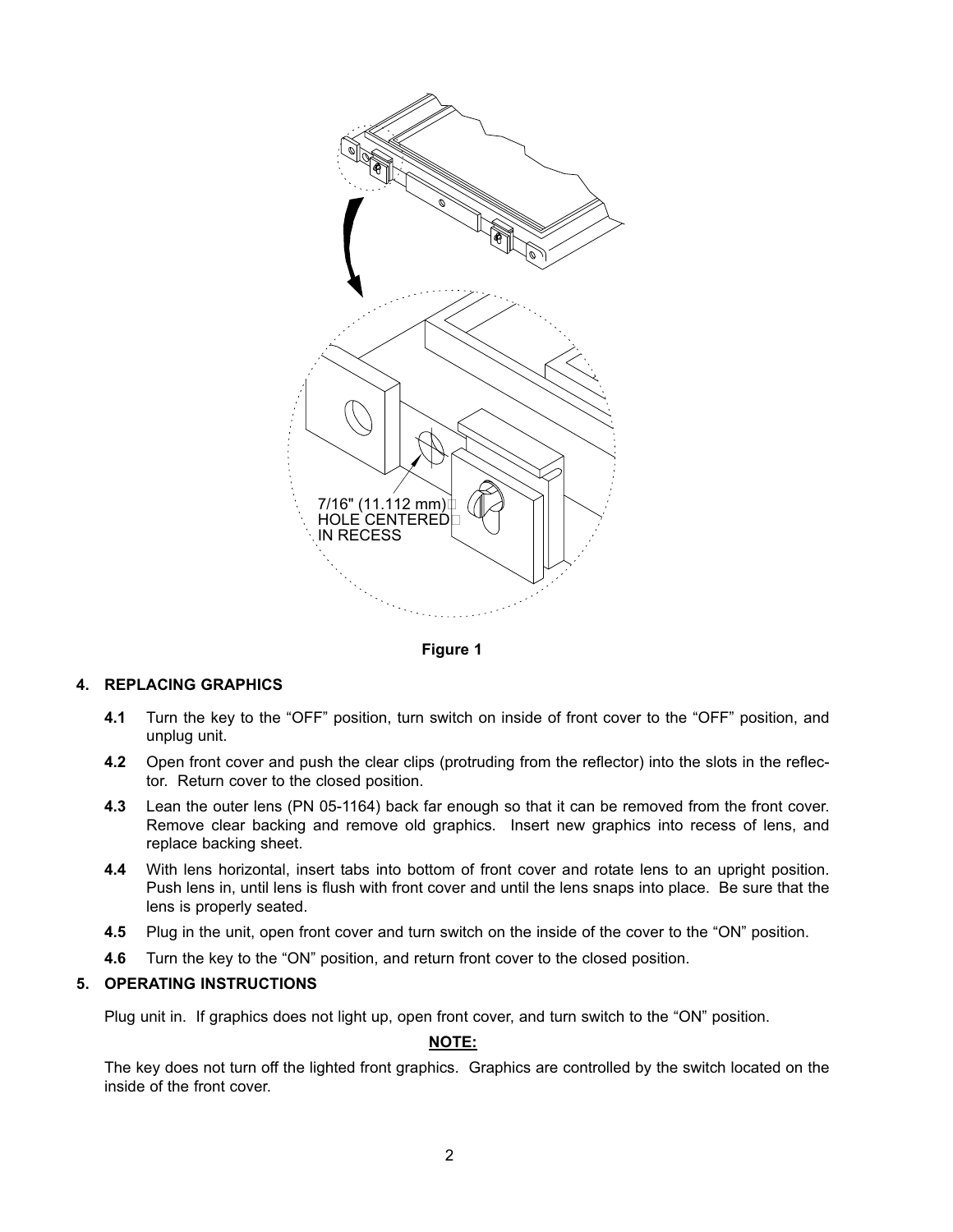# **6. ILLUSTRATIONS AND PARTS LISTINGS**

# **6.1 KIT COMPONENT ASSEMBLY**



# **ITEM PART NO. DESCRIPTION**

| ЕM                      | PARINO.    | <b>DESCRIPTION</b>                   |  |
|-------------------------|------------|--------------------------------------|--|
| 1                       | 82-1778    | Assy, Lighted Front, Lg. Fr. Esc II  |  |
|                         | 82-1782    | Assy, Lighted Front, Lg. Fr. Esc III |  |
| 2                       | 52-1695    | Harness, Wiring, Power, Trans/PCB    |  |
| 3                       | 52-1560    | Harness, Jumper, Merchandiser,       |  |
|                         |            | Esc                                  |  |
| 4                       | 25-0060    | Transformer                          |  |
| 5                       | 04-0061    | Screws, 8 - 18 x 0.500               |  |
| $6*$                    | 06-0123/01 | Label, Cleaning Instructions         |  |
| $7^*$                   | 06-1208    | Label, Portion Control Programming   |  |
| 8*                      | 06-1245    | Label, Instructions, Sodar, Escort   |  |
| (*Item not illustrated) |            |                                      |  |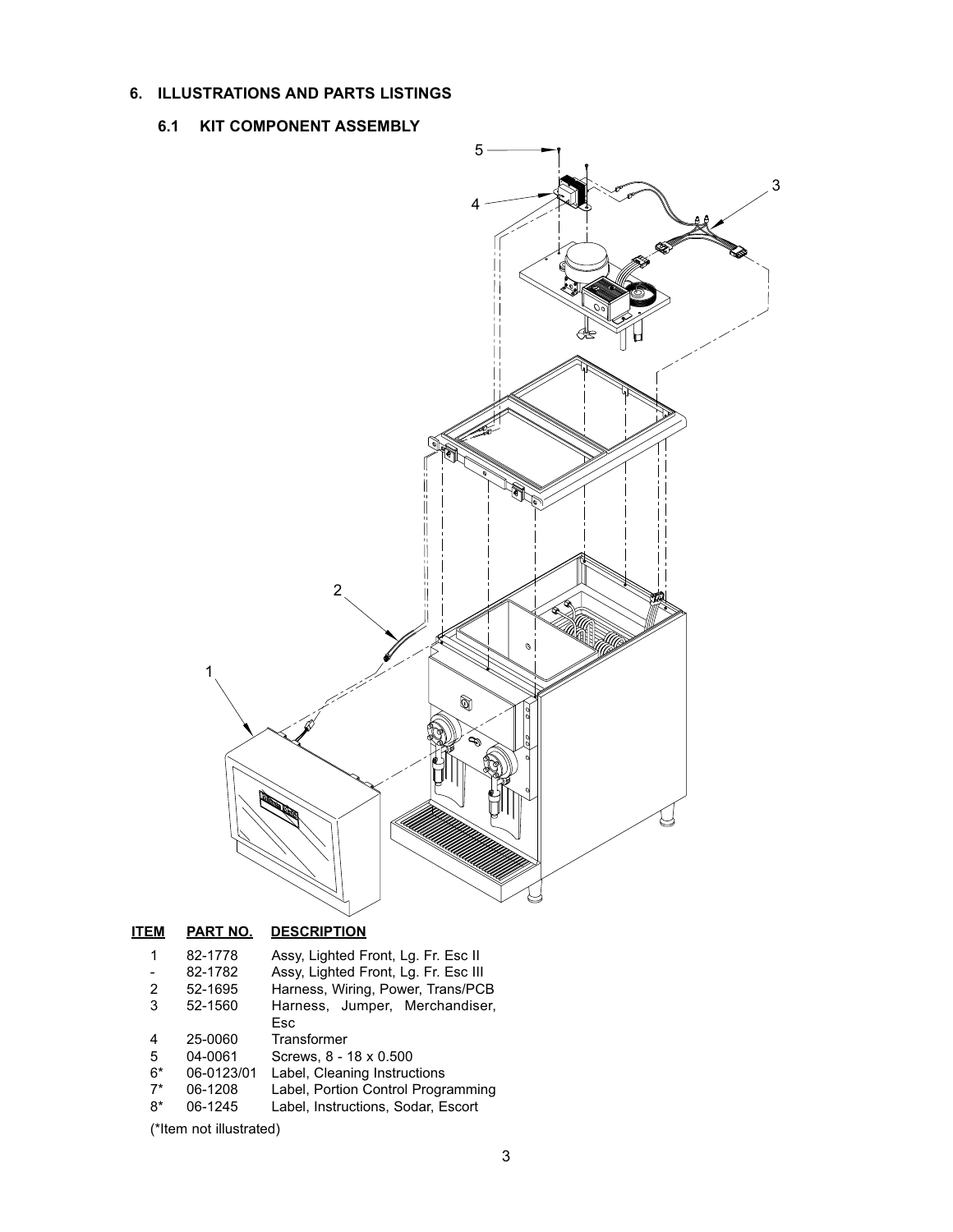# **6.2 LIGHTED FRONT COVER ASSEMBLY**



| <b>ITEM</b>     | PART NO. | <b>DESCRIPTION</b>                 |
|-----------------|----------|------------------------------------|
| 1               | 04-0407  | Screw, 6 - 32 x 0.375 PHD, PH, SS  |
| 2               | 05-1165  | Reflector, Front, Cover, OJ        |
| 3               | 52-1692  | Harness, Wiring, Lamp              |
| 4               | 12-0047  | Fluorescent, Bulb                  |
| 5               | 82-1781  | Assy, Front Cover, Lg. Fr. Esc II  |
| $\overline{a}$  | 82-1779  | Assy, Front Cover, Lg. Fr. Esc III |
| 6               | 27-0041  | Lens. Inner. OJ                    |
| 7               | 06-1238  | Graphics, Lighted Front Cover      |
| 8               | 05-1164  | Lens, Front Cover, OJ              |
| 9               | 52-1694  | Harness, Wiring, Jumper            |
| 10 <sup>1</sup> | 04-0523  | Screw. 6 - 19 x 0.342              |
| 11              | 52-1691  | PCB Assy, Lamp Driver, Lg. Fr.     |
| 12              | 12-0230  | Switch, SPST, Rocker               |
| 13              | 04-0523  | Screw, 6 - 19 x 0.342              |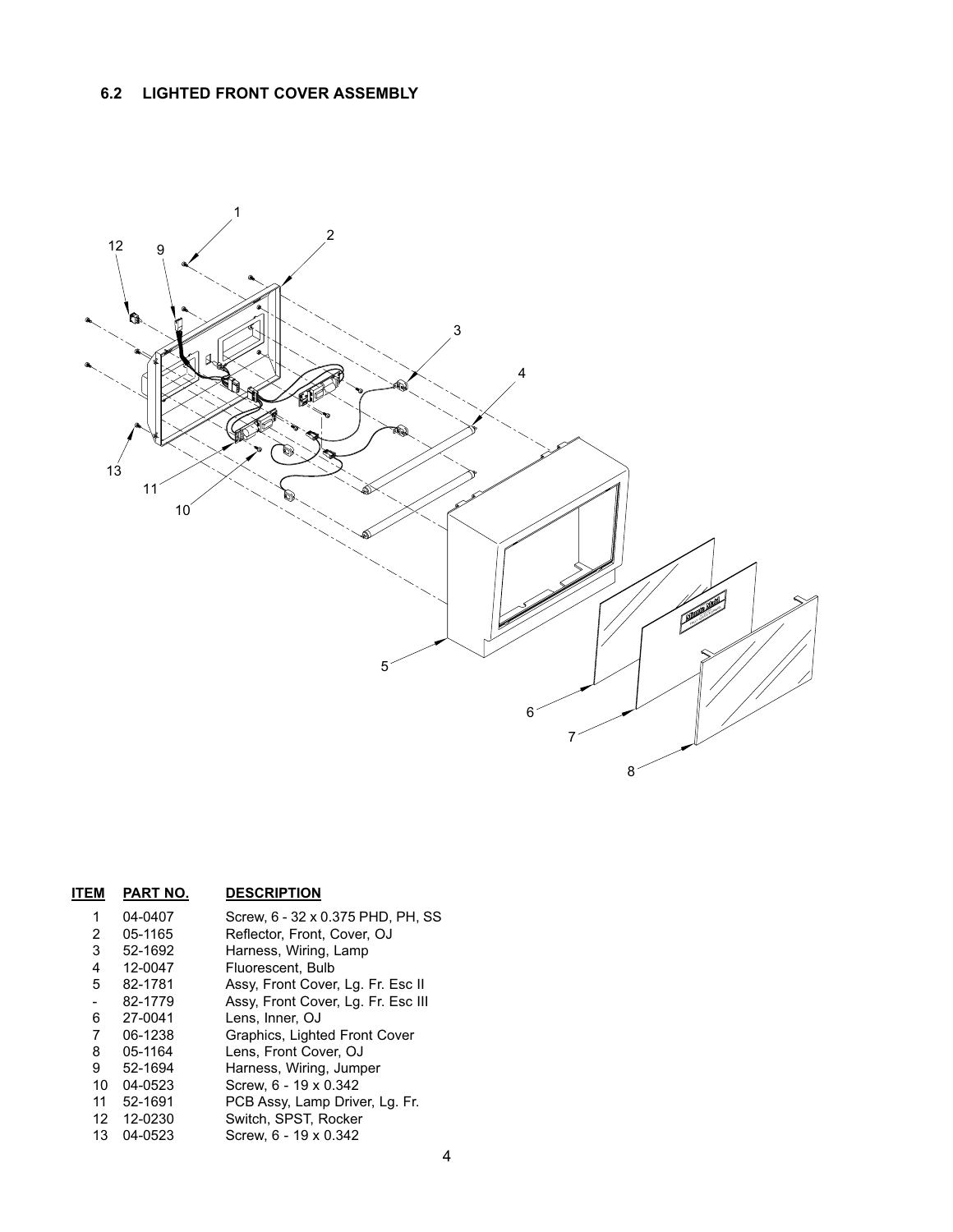

# *(Continued from previous page)*

*PromoVen, S.A. - Argentina* Contact: Rafael Mendoza Juncal 858 - Piso 3 Depto. "L" (1062) Buenos Aires **Argentina** Phone: (54.11)4394.7654 FAX: (54.11)4394.1193 e-mail: promoven@fibertel.com.ar depositopromoven@fibertel.com.ar

#### *Bras Sulamericana LTDA. - Brasil*

Contact: Fabio Queiroz Rua. Dr. Ladislau Retti, 1400 Parque Alexandre Cotia Sao Paulo - Brasil CEP: 06714-150 Phone: 55-11-4612-1122 FAX: 55-11-4612-2219 e-mail: fabio.queiroz@bras.com.br

# *Lancer Chile Ltda. - Chile*

Contact: Heriberto Concha Vicuna mackenna 3019, San joaquin Santiago, Chile Phone: 56-2-5521657 FAX: 56-2-5521961 e-mail: lancerchile@lancer.tie.cl

#### *Lancer Pacific*

#### *Australia*

Lancer Pacific Pty Ltd 5 Toogood Avenue Beverley 5009 PO Box 331 Welland 5007 South Australia Phone: 61-8-8268-1388 FAX: 61-8-8268-1978 e-mail: joe-thorp@lancer-pacific.com.au (Managing Director, Lancer Pacific) steve-sotiriou@lancer-pacific.com.au (for Fountain/soft drink) bill-cadd@lancer-pacific.com.au (for Draught Products)

# *New South Wales / ACT*

Lancer Pacific Pty Ltd Unit 8, 2 Holker Street Newington 2127 New South Wales Australia Phone: 61-2-9648-6840 FAX: 61-2-9648-6850 e-mail: john-frize@lancer-pacific.com.au

# *Victoria / Tasmania*

Lancer Pacific Pty Ltd 55 Keele Street Collingwood 3066 Victoria Australia Phone: 61-3-8415-1920 FAX: 61-3-8415-1929 e-mail: hayden-woodall@lancerpacific.com.au

#### *Queensland / Northern Territory*

Lancer Pacific Pty Ltd Unit 31, 284 Musgrave Drive Coopers Plains 4108 Queensland Australia Phone: 61-7-3274-5700 FAX: 61-7-3875-1805 e-mail: brett-thomson@lancer-pacific.com.au

# *Directory of USA - Canada Offices, International Offices, and Authorized Distributors (Continued)*

### *New Zealand*

Lancer Pacific Ltd 9 O'Rorke Street Onehunga, Auckland POBox 12-523 Penrose, Auckland New Zealand Phone: 64-9-634-3612 Mobile Phone: 64-21-745-389 FAX: 64-9-634-1472 e-mail: mike-peffers@lancer-pacific.com.au andrew-nixon@lancer-pacific.com.au

#### *Lancer Authorized Distributors*

# *Indonesia*

P.T. Dikarunia Sejahtera - Indonesia JI. Gelong Baru Tengah #1A Tomang, Jakarta, Barat 11440 Indonesia Phone: 62-21-5694-3245 FAX: 62-21-560-6889 e-mail: dikarunia@cbn.net.id

## *Philippines*

RBP Industrial Sales, Inc. - Philippines Unit 20, 2/F, Facilities Centre Bldg. 548 Shaw Blvd 1552 Mandaluyong City Philippines Phone: 632-531-1221/1215/1289 FAX: 632-531-1271 e-mail: rbpsales@pldtdsl.net rbp@pldtdsl.net

# *Lancer Asia*

*International Sales* 6655 Lancer Blvd. San Antonio, TX 78219 Phone: (210) 310-7000 FAX: (210) 310-7242 1-800-729-1500 e-mail: asia@lancercorp.com

# *Hong Kong*

Patrick Co - Director Asia Flat A, 24/F., Houston Industrial Bldg. 32-40 Wang Lung Street Tsuen Wan, N. T., Hong Kong Phone: 852-94302585 FAX: 852-24082605 e-mail: patrickco@lancer-asia.com

### *Lancer Authorized Distributors*

#### *Shanghai Freser International Co Ltd. - China* 1856, Hu Tai Road Shanghai, 200436, China

Phone: 86-21-5650-3555 FAX: 86-21-5650-2666 e-mail: daniel@freser.com.cn

# *Freser (HK) Company Ltd - Hong Kong*

Flat A, 24/F., Houston Industrial Bldg. 32-40 Wang Lung Street Tsuen Wan, N. T., Hong Kong Phone: 852-2408-2595 FAX: 852-2408-2605 e-mail: freserhk@netvigator.com

# *Hayakawa Sanki - Japan*

Hayakawa Sanki, Inc. 1-13-13, Kayaba-cho Nihonbashi, Chuo-ku Tokyo, 103-0025 Japan Phone: 03-5651-1481 FAX: 03-5651-1445 e-mail: toshi@hayakawa-sanki.co.jp

# *Tahoe Corporation - Korea*

Tahoe Corporation 2FL, 835-66 Yocksam-dong Kangnam-Ku Seoul, Korea Phone: 82-2-557-5612, -5614 FAX: 82-2-557-5615 e-mail: tahoepark@empal.com

# *Freser (MALAYSIA) SDN. BHD. - Malaysia*

No. 31, Jalan TPP 5/13, Taman Perindustrian Puchong, Seksyen 5, 47100 Puchong, Selangor, Malaysia Phone: 60-3-8061-6666 FAX: 60-3-8062-1007 e-mail: freser@tm.net.my

#### *Freser (S) Pte Ltd - Singapore*

621 Aljunied Road #02-09 Lipo Building Singapore 389834 Phone: 65-6746-8191 FAX: 65-6746-8196 e-mail: fresersin@pacific.net.sg

# *Freser International Corporation - Taiwan*

No. 76, Gui-Sui Street Taipei 103, Taiwan R.O.C. Phone: 886-2-2553-1555 FAX: 886-2-2553-2742 e-mail: herman@intl.freser.com.tw

#### *Freser Makasan International Co., Ltd - Thailand*

Freser Makasan International Co., LTD. Navanakorn Industrial Estate Zone 4 95/3 Moo 13, Klongnung, Klongluang Patumthani 12120, Thailand Phone: 662 520-3457 (Automatic, 7 lines) FAX: 662 529-3840 e-mail: komsan@makasan.co.th

# *Lancer - Indian Sub-Continent*

# *India*

Shabbir Shafiqui - Area Manager India and Sub-Continent B-7, Pannalal Silk Mill Compounds 78, LBS Marg, Bhandup (W) Mumbai 400-078, India Phone: 91-22-2561-6665 Cel No.: 91-98-2029-5252 FAX: 91-22-5637-4018 e-mail: shafiquis@vsnl.com

### *Lancer Authorized Distributors*

# *Western Refrigeration Ltd - India*

B-7, Pannalal Silk Mill Compounds 78 L.B.S. Marg, Bhandup (W) Mumbai 400-078, India Phone: 91-22-2561-6665 FAX: 91-22-2562-2257 e-mail: western@bom5.vsnl.net.in

#### *Bengal Marketing Company - Bangladesh* Skylark Point (6th Floor)

Room #G-2 24/A Bijoy Nagar, Dhaka-1000, Bangladesh Phone: 880-2-934-2987 FAX: 880-2-935-0127 e-mail: bmc@dhaka.agni.com

# *Dynamic Equipment - Pakistan*

Dynamic Equipment and Controls (Pvt.) Ltd. F-1/23, Canal Cottages, Block-D. New Muslim Town. Lahore. Pakistan. Phone: 0092-42-583-6737 0092-42-583-6787 FAX: 0092-42-586-7924 e-mail: info@dynamic-eqpt.com.pk m.ateeq@dynamic-eqpt.com.pk